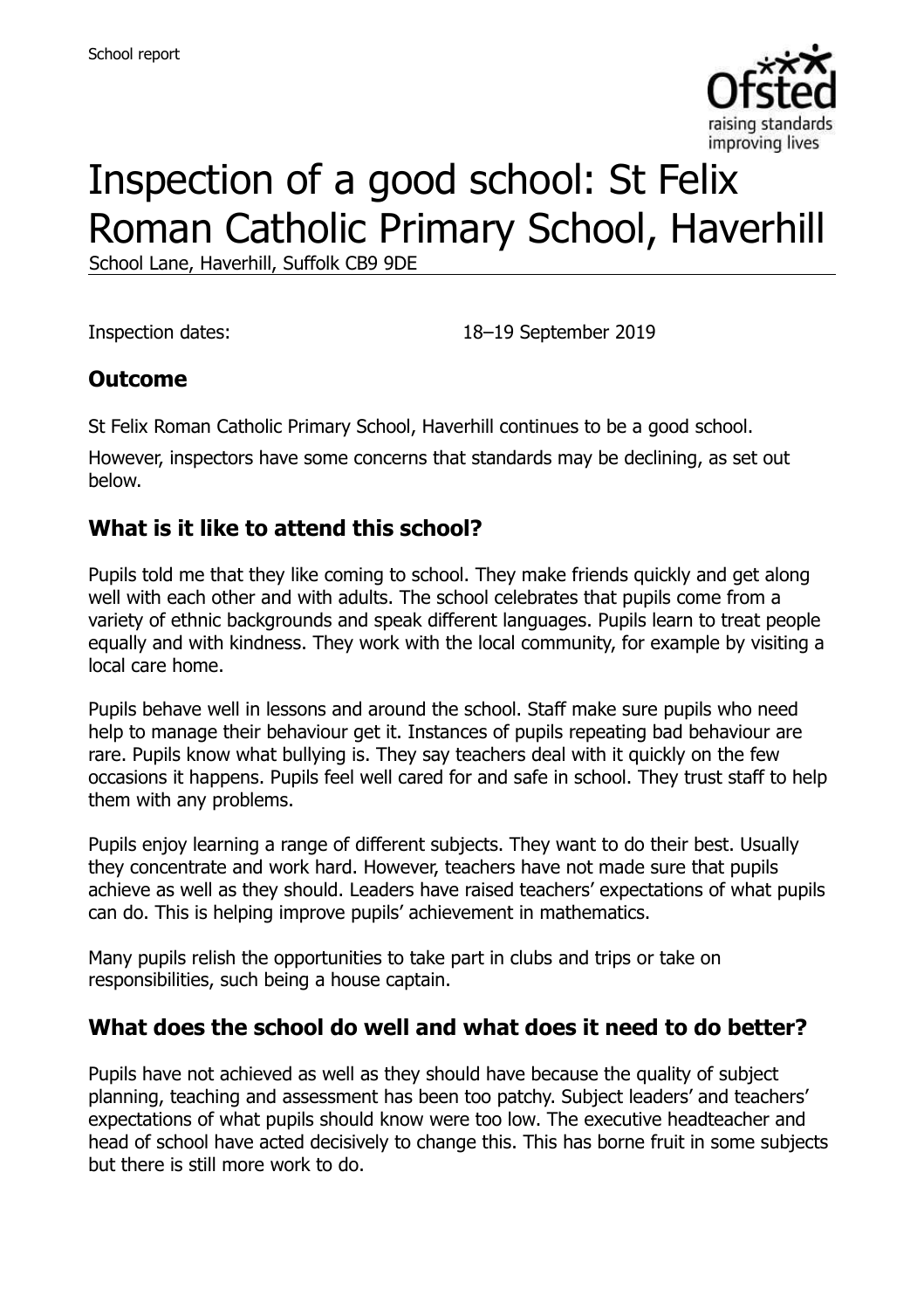

Leaders have made changes to how mathematics is taught. Subject plans now put ideas in a logical order. Teachers make sure pupils are confident with basic ideas before moving on to new learning. Pupils get the chance to recap important facts, such as their times tables. Teachers use assessments to identify what topics they need to teach better. Pupils are making better progress as a result, particularly in key stage 2.

Pupils told me how teachers encourage them to read at home and in school because it helps learning in all subjects. Staff teach phonics (letters and the sounds they represent) consistently well. They quickly identify pupils who are falling behind and give them the help they need. This has not been the case in the past. Too many pupils in key stage 2 do not have the skills needed to make strong progress in reading. Some teachers do not check that pupils can read and understand unfamiliar words in the books or texts that they read.

Pupils told me they enjoy science lessons. Subject plans cover what the national curriculum says they should learn. However, the important scientific knowledge which pupils need to remember from one year to the next, and how teachers assess this, is not clear. This means pupils have gaps in knowledge, such as which things living organisms have in common.

Teachers' higher expectations of achievement include pupils with special educational needs and/or disabilities (SEND). This was not the case in the past, so the progress of pupils with SEND has been variable.

Almost all pupils pay attention and work hard in lessons. Occasionally, when activities are too easy, or explanations are overly long, pupils become distracted. They quickly get back on task when teachers remind them.

The school's caring atmosphere helps pupils think about how their actions affect others. Small acts of kindness are encouraged, as I saw in an assembly that pupils led. Leaders make sure that the most disadvantaged pupils can take part in the full range of trips, clubs and activities too if they want to.

Governors check that leaders' actions are helping things improve. Work with the Our Lady of Walsingham Academy Trust, the local authority and other schools helps leaders focus on the right priorities.

Staff share leaders' ambition to raise pupils' achievement. They know change is needed, but this is not made at the expense of their well-being. Staff value the opportunities they have to share ideas and develop teaching. However, subject leaders' checks have not ensured that teaching and planning help pupils to learn and remember more in all subjects.

Children make a good start in the early years. They quickly grow in confidence and independence. The curriculum meets children's learning needs very well. The adults working in early years are knowledgeable about how children learn. They skilfully adapt activities so that they support learning effectively. Children leave ready for learning in Year 1, including in reading, writing and mathematics.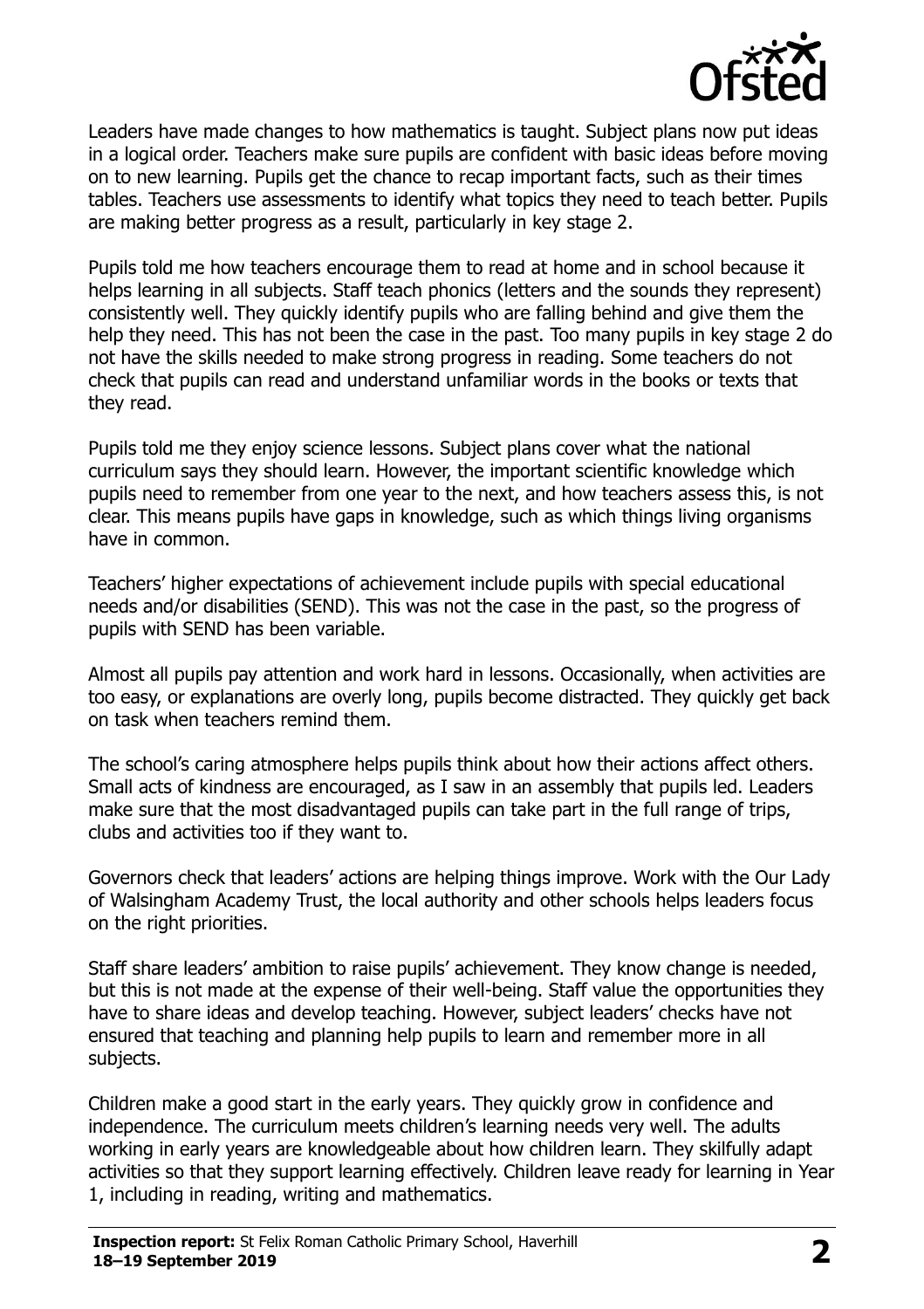

# **Safeguarding**

The arrangements for safeguarding are effective.

Leaders ensure that staff can recognise the signs that a pupil may be suffering harm. Staff know when and how to pass on any concerns that they have. Leaders pass these on to other agencies when necessary. They follow these up to make sure pupils and their families get any help that they need swiftly.

Governors give safeguarding the highest priority. They check regularly on safeguarding procedures. This includes checking whether pupils feel safe and why.

Pupils learn how to stay safe from harm, including when working online. Pupils who are 'online leaders' regularly lead assemblies and workshops on this topic.

# **What does the school need to do to improve?**

# **(Information for the school and appropriate authority)**

- The quality of curriculum planning is too variable. In some subjects not enough thought has been given to what pupils need to know first to be able to achieve the final objectives. Leaders need to ensure that each subject identifies the most useful content and how it is ordered so that learning builds on prior knowledge and ensures that pupils acquire the intended knowledge and skills.
- Inconsistencies exist in teachers' choice of activities, including in reading and science. Teachers need to further improve their understanding of what pupils are expected to learn and know each year. Some teachers need more guidance in how to teach topics in different subjects. Leaders need to ensure that subject leaders develop the knowledge and skills needed to check that teaching in their subject is consistently effective.
- Assessment is at different stages of development in each subject. It is used well, for example, in mathematics and phonics to identify gaps in pupils' knowledge and inform teachers' planning. In other subjects, such as science, assessment is underdeveloped and does not have a clear rationale or purpose. Leaders should ensure that all subject leaders develop effective assessment systems that enable teachers to plan and adapt sequences of learning, so that pupils make strong progress across the curriculum.
- Too many pupils in key stage 2 did not develop the phonic skills needed to read unfamiliar words. Some do not have basic skills and strategies embedded to retrieve, infer or deduce information from texts. Leaders need to ensure that the reading curriculum continues to be adapted to address these gaps in pupils' reading skills.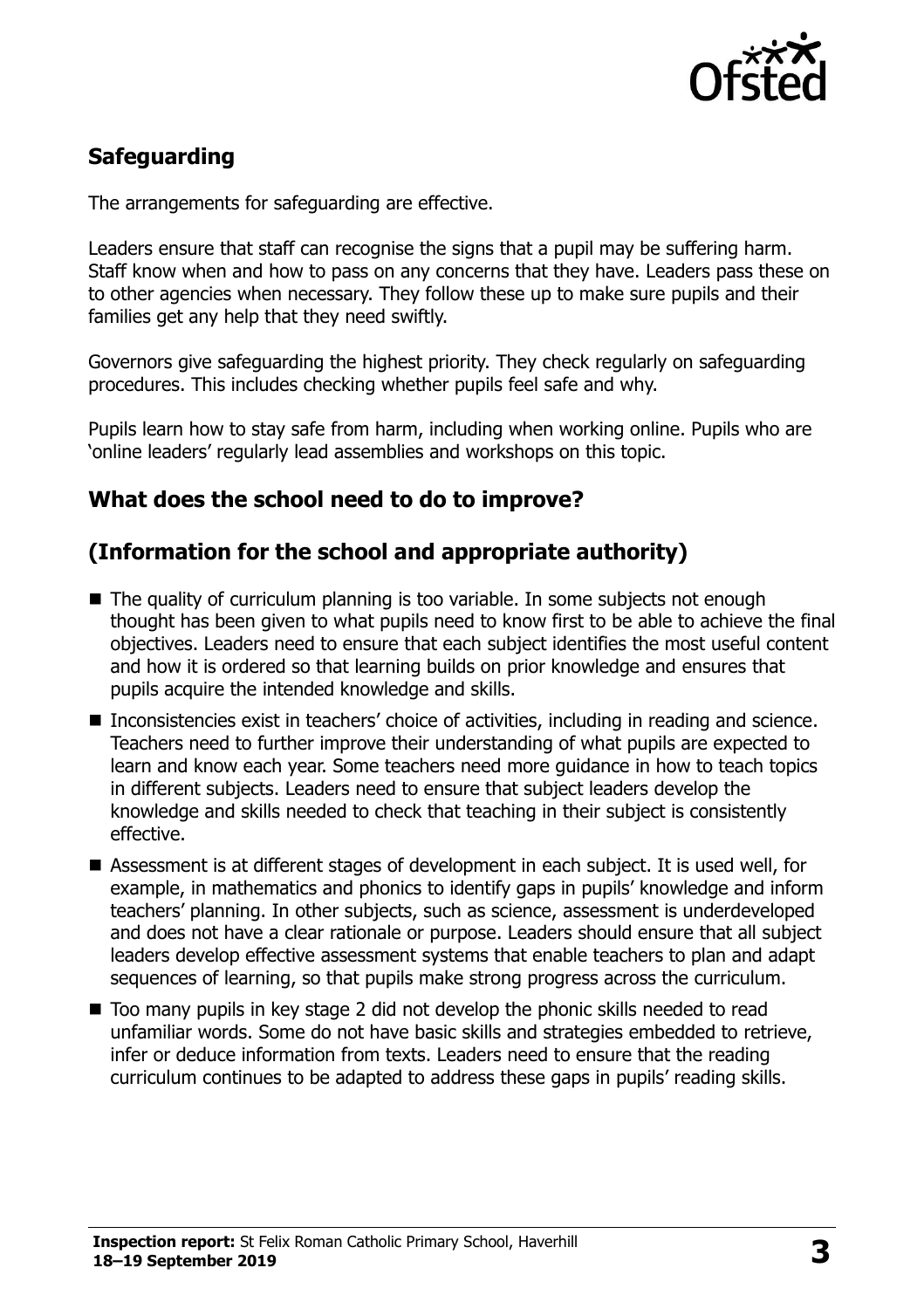

### **Background**

When we have judged a school to be good we will then normally go into the school about once every four years to confirm that the school remains good. This is called a section 8 inspection of a good school or non-exempt outstanding school. We do not give graded judgements on a section 8 inspection. However, if we find some evidence that the school could now be better than good or that standards may be declining, then the next inspection will be a section 5 inspection. Usually this is within one to two years of the date of the section 8 inspection. If we have serious concerns about safeguarding, behaviour or the quality of education, we will convert the section 8 inspection to a section 5 inspection immediately.

This is the first section 8 inspection since we judged the predecessor school, St Felix Roman Catholic Primary School, Haverhill, to be good on 8 and 9 June 2016.

#### **How can I feed back my views?**

You can use [Ofsted Parent View](https://parentview.ofsted.gov.uk/) to give Ofsted your opinion on your child's school, or to find out what other parents and carers think. We use Ofsted Parent View information when deciding which schools to inspect, when to inspect them and as part of their inspection.

The Department for Education has further quidance on how to complain about a school.

If you are not happy with the inspection or the report, you can [complain to Ofsted.](https://www.gov.uk/complain-ofsted-report)

#### **Further information**

You can search for [published performance information](http://www.compare-school-performance.service.gov.uk/) about the school.

In the report, '[disadvantaged pupils](http://www.gov.uk/guidance/pupil-premium-information-for-schools-and-alternative-provision-settings)' refers to those pupils who attract government pupil premium funding: pupils claiming free school meals at any point in the last six years and pupils in care or who left care through adoption or another formal route.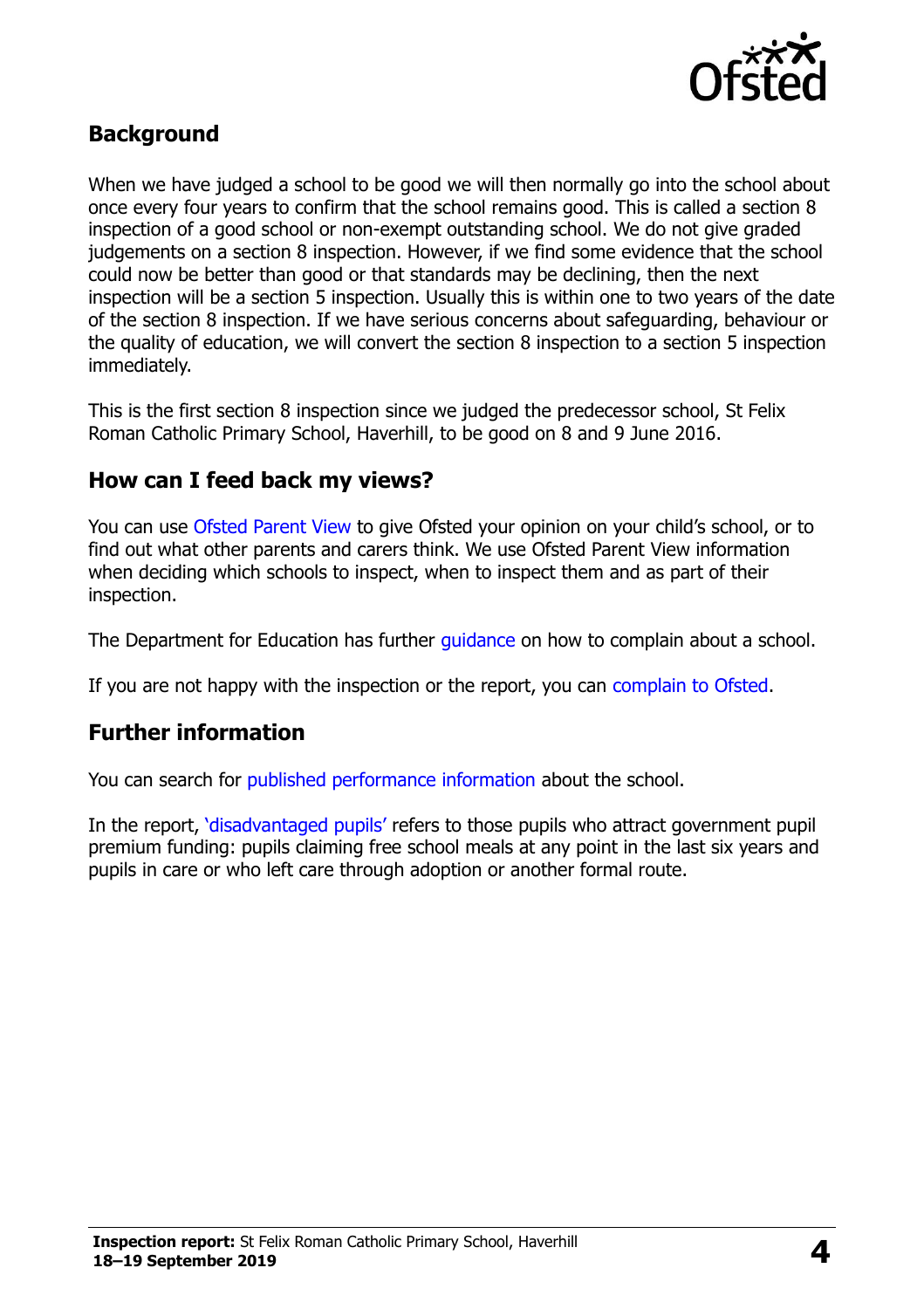

# **School details**

| Unique reference number             | 143624                                                              |
|-------------------------------------|---------------------------------------------------------------------|
| <b>Local authority</b>              | Suffolk                                                             |
| <b>Inspection number</b>            | 10110253                                                            |
| <b>Type of school</b>               | Primary                                                             |
| <b>School category</b>              | Academy converter                                                   |
| Age range of pupils                 | 3 to 11                                                             |
| <b>Gender of pupils</b>             | Mixed                                                               |
| Number of pupils on the school roll | 295                                                                 |
| <b>Appropriate authority</b>        | Board of trustees                                                   |
| <b>Chair of trust</b>               | John Tuttle                                                         |
| <b>Headteacher</b>                  | Jill Sandvig (Executive Headteacher)<br>Andi Dodds (Head of School) |
| Website                             | www.stfelixhaverhill.com                                            |
| Date of previous inspection         | 8 and 9 June 2016                                                   |

# **Information about this school**

- St Felix Roman Catholic Primary School joined the Our Lady of Walsingham Academy Trust (the trust) in September 2016. The trust has overall responsibility for all aspects of the school's work. It has delegated some responsibilities.
- The executive headteacher and head of school took up their posts in September 2018. This followed a year of interim leadership after the previous headteacher left the school.
- The school is an average-sized primary school. It has classes in each year group. In addition, there is one mixed Year 3 and Year 4 class and one mixed Year 5 and Year 6 class.
- The majority of pupils are not of White British heritage. The proportion of pupils who speak English as an additional language is very high and in the highest 20% of schools nationally.
- The proportion of pupils with SEND is lower than in most primary schools. The proportion of pupils with SEND who have an education, health and care plan is much lower than the national average and in the lowest 20% of primary schools nationally.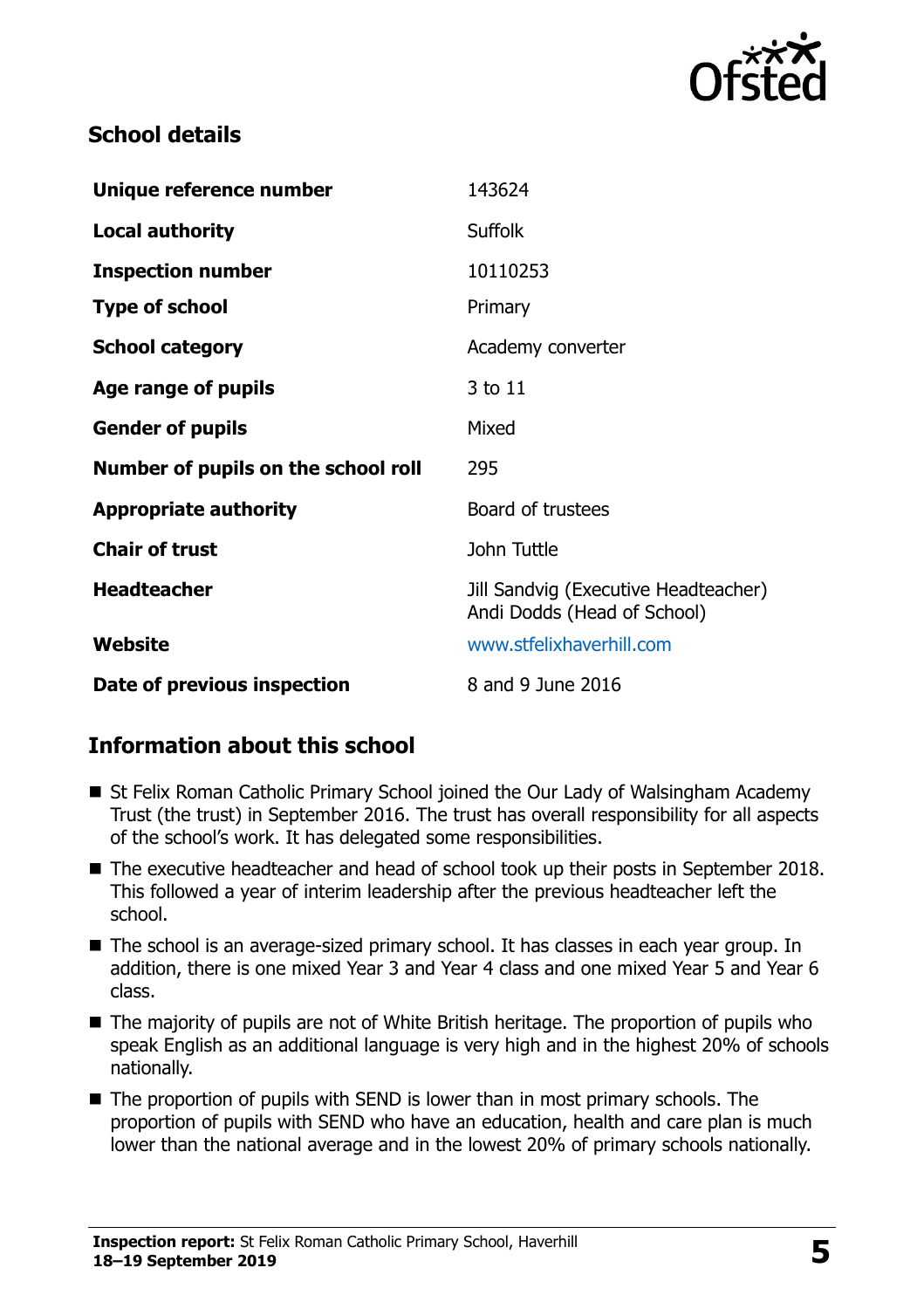

- The school is located in the Roman Catholic Diocese of East Anglia. The religious character of the school was inspected under section 48 of the Education Act (2005) on 20 June 2016 and judged to be outstanding.
- The school does not make use of alternative provision.

# **Information about this inspection**

- The lead inspector held meetings with the executive headteacher, head of school, early years leader and special educational needs coordinator. The lead inspector also met with members of the local governing body and the trust. He had a telephone conversation with the chief executive officer of the trust.
- The subjects that were considered as part of this inspection were reading, mathematics and science. In each subject, inspectors visited lessons, scrutinised pupils' work (in reading this included listening to pupils read), and held discussions with subject leaders, teachers and pupils.
- To evaluate the effectiveness of safeguarding, the lead inspector reviewed school policies, procedures and records. He met with the head of school to discuss her work as designated leader for safeguarding and review examples of the actions taken to keep pupils safe. The inspector also checked staff members' understanding of how to keep pupils safe from harm.
- The inspector reviewed a range of school policies and documents, including attendance and behaviour records, minutes of local governing body meetings and evaluations of the school's work.
- The 26 responses and free-text comments submitted to Parent View, Ofsted's online parent questionnaire, were considered. The inspector also spoke to parents before school started on both days of the inspection.
- The inspector held meetings with three groups of pupils, when visiting lessons and at other times, such as lunchtime, to gather their views of the school. He analysed the 25 responses to Ofsted's online pupil survey.
- The inspector also considered the 22 responses to Ofsted's staff survey.

#### **Inspection team**

Paul Wilson, lead inspector **Her Majesty's Inspector**